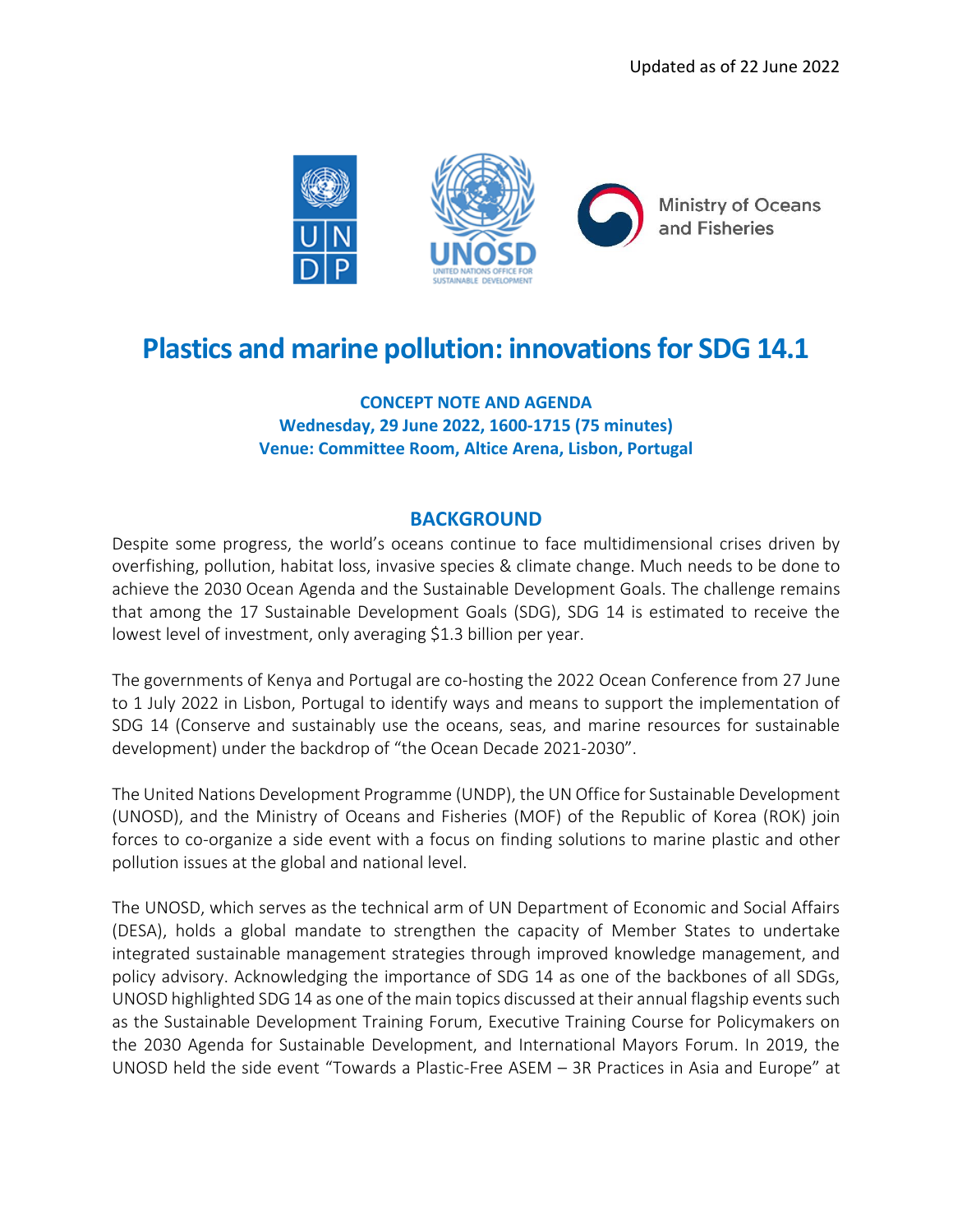UNFCCC COP25 in partnership with Asia-Europe Meeting (ASEM) to explore practical examples of local initiatives to reduce plastic waste in Asia and Europe.

UNDP is actively engaging and supporting global efforts in addressing these challenges through its programmes and initiatives. Through the Water and Ocean Governance Programme (WOGP), which has one of the largest ocean and freshwater project portfolios in the UN System, UNDP continues to expand its innovative and transformational work in both freshwater and marine ecosystems. In 2020, with the catalytic funding support from Sida and Norad, UNDP launched the [Ocean Innovation Challenge](http://www.oceaninnovationchallenge.org/) (OIC) as a unique new mechanism designed to accelerate progress on SDG14 by identifying, financing, and mentoring truly innovative, entrepreneurial and creative approaches and technologies to ocean and coastal restoration and protection. These replicable and scalable innovations should sustain livelihoods and advance the blue economy.

UNDP is one of the three UN agency partners for the Global Fund for Coral Reefs (GFCR), working with the private sector in financing coral reef conservation, while helping countries to rebuild and enhance resilience to COVID-19 and other crises. Additionally, the UNDP SIDS Offer helps strengthen national capacities in Small Island Developing States (SIDS) in the sustainable management of its coastal and marine resources as they maximize the benefits of a blue economy. The MOF of ROK is laying a solid foundation for the sustainable management of marine environments in Korea to achieve SDG 14 at the national level. To tackle the marine plastic pollution in Korea, the Ministry rolled out efforts to reduce marine plastics, such as supplying ecofriendly buoys, and establishing the master plan on marine waste in 2021. Korea has set an ambitious target to cut marine plastic pollution by 60% by 2030 and have zero plastic waste from Korea in the oceans by 2050.

The high-level side event at the UN Ocean Conference will convene global thought leaders, experts from governments, international organizations, civil societies, and academia to deliver diverse perspectives on marine plastic pollution with science and evidence-based insights, policy and business solutions to address marine plastic challenges. A panel, featuring UNDP's first cohort of innovators working on marine pollution reduction (SDG 14.1), will tackle the innovators' experiences and lessons learned in applying ocean innovation on the ground as well as opportunities for organizations and individuals to contribute to this effort.

## **OBJECTIVES**

This high-level event aims to:

- share up-to-date scientific findings on marine plastic pollution and increase understanding of the status and the impacts of plastic on the ocean;
- present examples of science-based solutions to combat marine plastic problems as well as innovative, entrepreneurial and creative approaches and technologies in action;
- discuss transformative approaches to addressing marine plastic pollution at the global and national level; and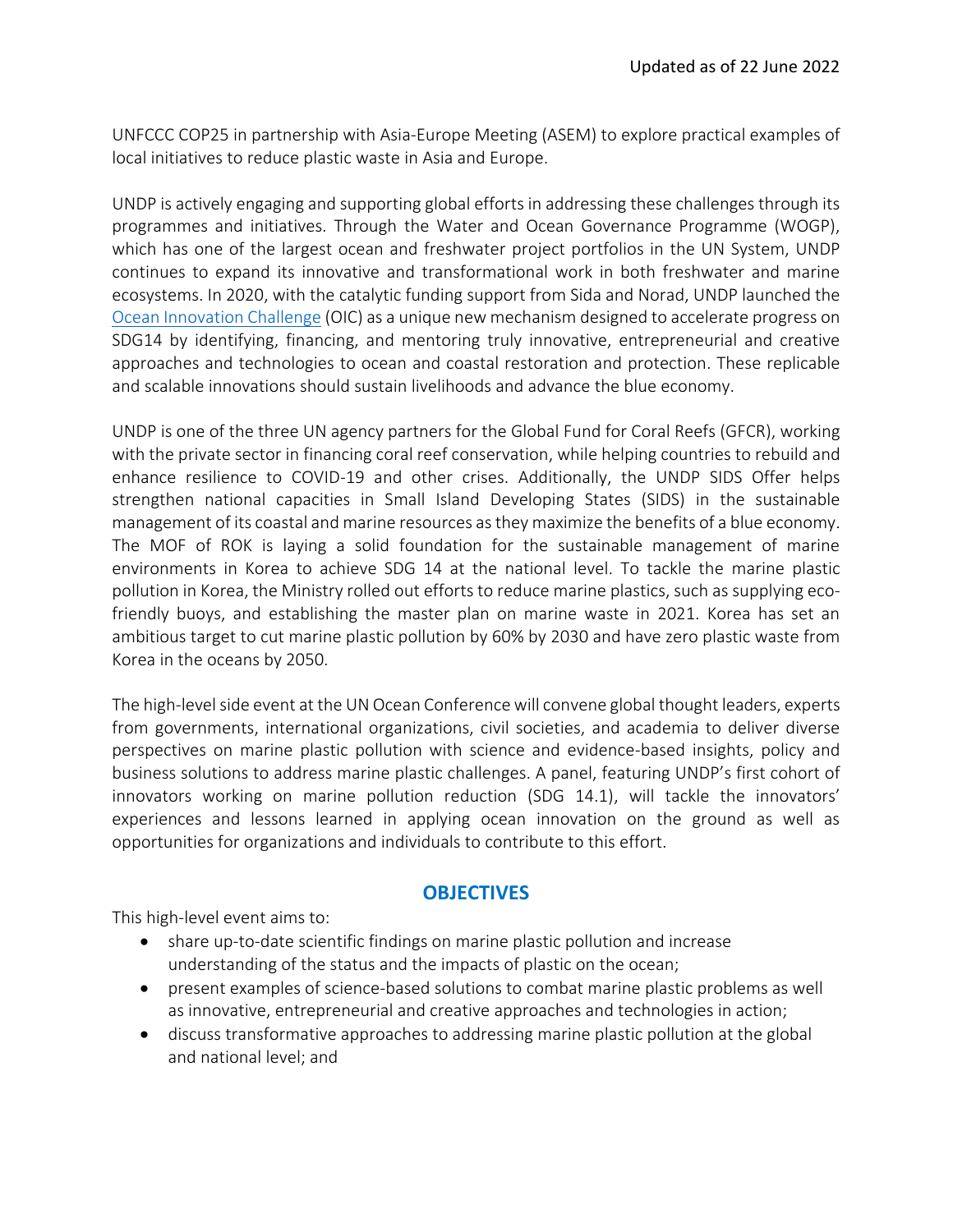• inspire and encourage individuals, organizations, the public and business sectors as well as industries to put forward and cultivate new ideas and incubate and invest in disruptive technologies and innovative solutions.

## **PROVISIONAL AGENDA**

**Event moderator: Dr. Andrew Hudson,** Head, UNDP Water and Ocean Governance Programme

| <b>HIGH-LEVEL OPENING SESSION</b> |                                                                                            |  |
|-----------------------------------|--------------------------------------------------------------------------------------------|--|
| $1600 - 1616(16 \text{ mins})$    | Top dignitaries:                                                                           |  |
| <b>Opening remarks</b>            | H.E. Ibrahim Mohamed Solih, President of the Maldives<br>(TBC)                             |  |
|                                   | Mr. Sang-Keun Song, Vice Minister, Ministry of Oceans and<br>$\bullet$                     |  |
|                                   | Fisheries, Republic of Korea                                                               |  |
|                                   | H.E. Anders Grönvall, State Secretary to Minister for<br>$\bullet$                         |  |
|                                   | Climate Change and the Environment, Sweden                                                 |  |
|                                   | Mr. Haoliang Xu, UN Assistant Secretary General, UNDP<br>٠                                 |  |
|                                   | Assistant Administrator and Director of the Bureau for                                     |  |
|                                   | Policy and Programme Support                                                               |  |
|                                   | (Level and sequence TBD)                                                                   |  |
| $1616 - 1628(12 \text{ mins})$    | Addressing SDG 14 from the UN Organizations<br>$\bullet$                                   |  |
| Setting the stage                 | <b>Perspective</b>                                                                         |  |
|                                   | Dr. Andrew Hudson, Head of UNDP Water and Ocean                                            |  |
|                                   | Governance Programme                                                                       |  |
|                                   | Mr. Chun Kyoo Park, Head of Office, UNOSD                                                  |  |
|                                   | <b>Marine Plastic Pollution and Marine Life</b><br>$\bullet$                               |  |
|                                   | Ms. Youngran Lee, Professor, Osan University                                               |  |
| $1629 - 1640$ (12 mins)           | Addressing marine plastic pollution in the Republic of<br>$\bullet$                        |  |
| <b>Solutions to Pollution</b>     | <b>Korea</b>                                                                               |  |
|                                   | Ms. Yoo Kyung Jang, Deputy Director, Ministry of Ocean<br>and Fisheries, ROK               |  |
|                                   | <b>Small Island Developing States and Marine Pollution</b><br>$\bullet$                    |  |
|                                   | Mr. Sefanaia Nawadra, Director General of SPREP (South                                     |  |
|                                   | Pacific Regional Environment Programme)                                                    |  |
|                                   | Upstream Innovation as an Effective Way to Tackle Plastic<br>$\bullet$<br><b>Pollution</b> |  |
|                                   | Ms. Kristin Hughes, Director of Global Plastic Action                                      |  |
|                                   | Partnership, Member of the Executive Committee, World                                      |  |
|                                   | Economic Forum                                                                             |  |
| <b>PANEL DISCUSSION</b>           |                                                                                            |  |
| $1640 - 1710$                     | Panel Moderator: Dr. Mary Matthews, UNDP Ocean Advisor                                     |  |
| <b>UNDP Ocean Innovation</b>      | Panel: OIC first cohort innovators (Marine Pollution                                       |  |
| <b>Challenge - Applied</b>        | Reduction/SDG14.1)                                                                         |  |
| <b>Solutions</b>                  |                                                                                            |  |